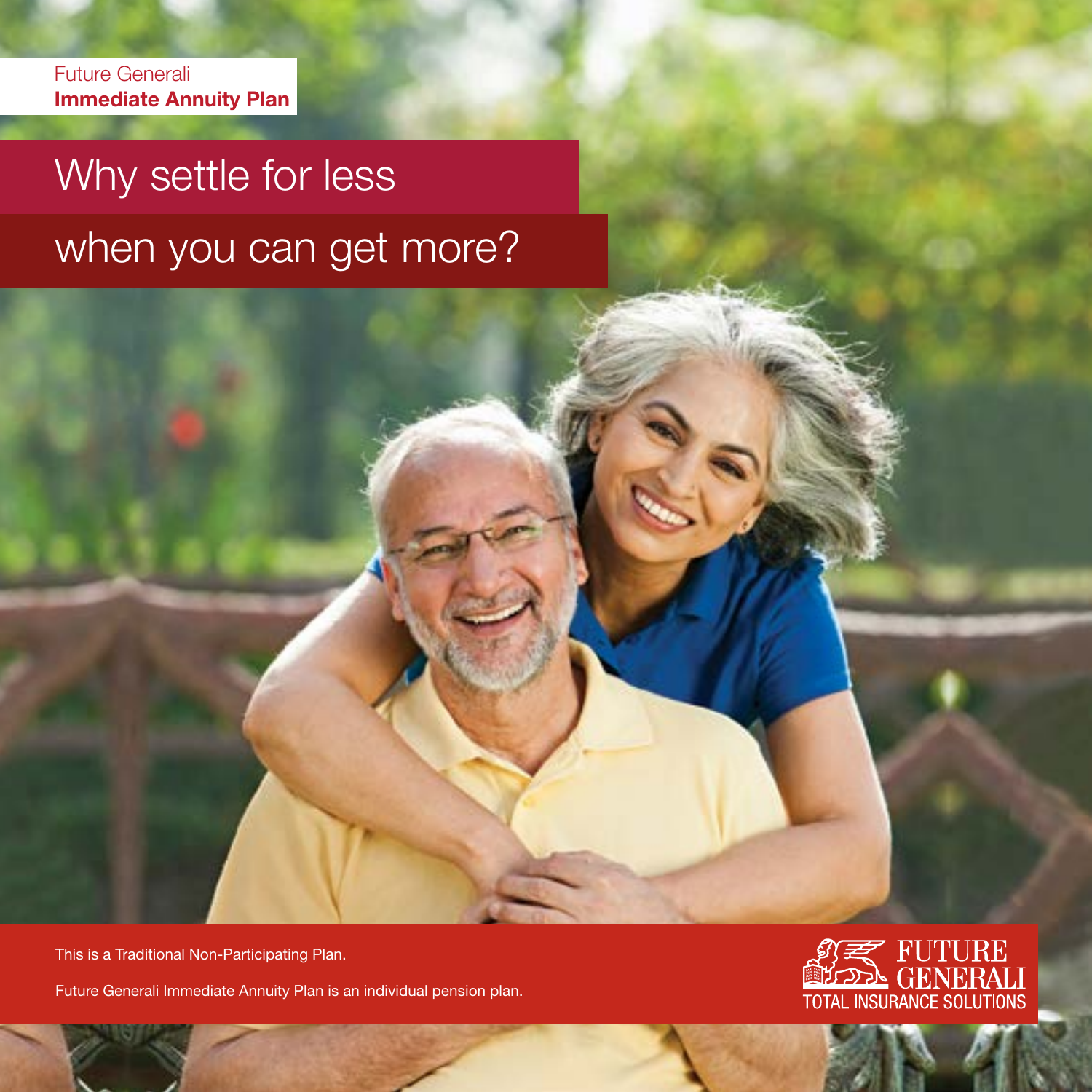After your retirement, things which worry you most are financial security and the comfort which you were enjoying earlier. Today with rising prices, increasing health care costs and higher life expectancy, you need a concrete post retirement planning which helps you to deal with it. Hence, you need a plan that continues to pay you an income throughout your retired life.

Future Generali Immediate Annuity Plan is a Traditional Non-Participating Plan where you get the benefit in the form of regular income throughout your life. You can start getting your Annuity immediately after paying the premium depending upon the mode you choose.

#### UNIQUE PRODUCT BENEFITS:

HOW DOES IT WORK?

- Lifetime Income to the Annuitant
- Flexible payout modes monthly or yearly
- Option of Annuity card which ensures convenience in receiving Annuity amount
- Option to choose any one of the two payout options
- Tax benefits as per prevailing tax rules

| <b>HUW DUES II WURK?</b>                                  | • Terms you need to know:                                                                                                                                                                                                                                                         |
|-----------------------------------------------------------|-----------------------------------------------------------------------------------------------------------------------------------------------------------------------------------------------------------------------------------------------------------------------------------|
|                                                           | - Annuity - It is a regular payout that is received during the Policy Term<br>- Annuitant - Is the person on whose name the policy is issued<br>- Purchase Price - Is the amount of Single Premium under the policy                                                               |
|                                                           | • Decide your Purchase Price                                                                                                                                                                                                                                                      |
|                                                           | Decide the Annuity options available under the policy                                                                                                                                                                                                                             |
|                                                           | Decide your mode to receive the payout under the policy                                                                                                                                                                                                                           |
| <b>WHAT ARE YOUR BENEFITS?</b><br><b>Annuity Options:</b> |                                                                                                                                                                                                                                                                                   |
|                                                           | • Life Annuity: under this option Annuity payment continues as long as the Annuitant is alive.<br>The Annuity payment stops on an unfortunate demise of the Annuitant. No benefit is payable<br>on such unfortunate demise and the policy terminates.                             |
|                                                           | • Life Annuity with return of Purchase Price: Under this option, Annuity payment continues<br>as long as the Annuitant is alive. On an unfortunate demise of the Annuitant, the purchase<br>price is paid to the nominee and the policy terminates.                               |
|                                                           | The amount of Annuity chosen depends upon the age, Annuity option and the Annuity rate<br>applicable at the time of purchase of the policy. Annuity rates are subject to review from<br>time to time and may be revised. However, once the policy is purchased, Annuity rates are |

guaranteed throughout the life of Annuitant.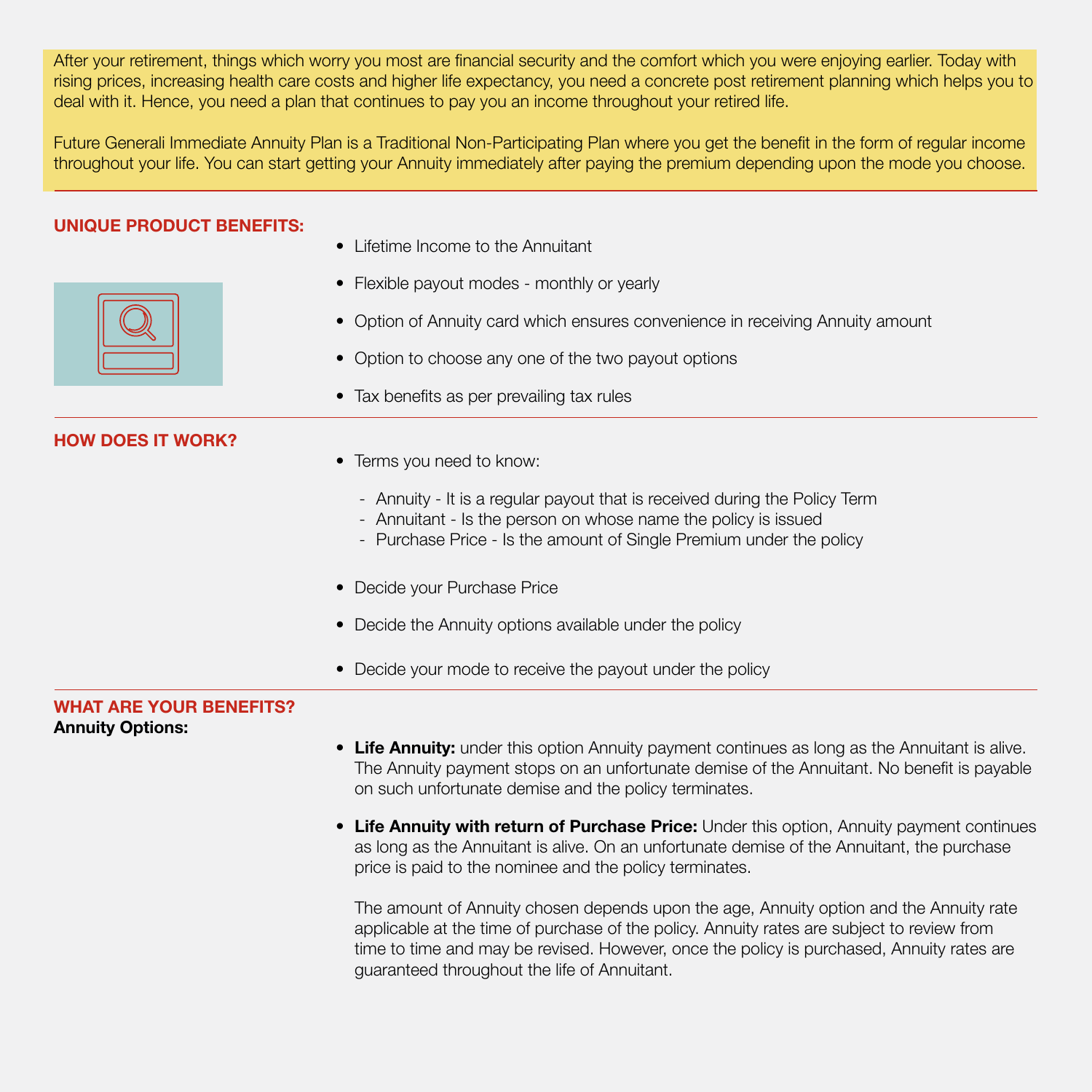Additional Annuity Benefit: For higher Purchase Price, additional benefit is available in terms of higher Annuity payout. The additional payouts are expressed in terms of per  $\bar{\tau}$ 1,000 Purchase Price.

|                                                             |  | Purchase Price $(\bar{\tau})$ 60,000 - 79,999 80,000 - 99,999 1,00,000 - 1,49,999 | 1.50.000<br>and above |
|-------------------------------------------------------------|--|-----------------------------------------------------------------------------------|-----------------------|
| Additional Annuity 1.6<br>Amount $(\bar{\bar{\mathbf{z}}})$ |  | 2.2                                                                               | 2.5                   |

### PLAN SUMMARY:

| Minimum Entry Age (as on last birthday) | 40 years - for fresh purchase by new customers<br>0 years - existing customers of deferred pension<br>products purchased from us |
|-----------------------------------------|----------------------------------------------------------------------------------------------------------------------------------|
| Maximum Entry Age (as on last birthday) | 80 years                                                                                                                         |
| <b>Purchase Price</b>                   | Minimum - ₹30,000. Maximum - No Limit                                                                                            |
| <b>Annuity Mode</b>                     | Yearly/Monthly                                                                                                                   |
| Option for receiving the Annuity amount | Annuity can be received by any of the following<br>options:<br>• Direct credit to Annuity card<br>• Post dated cheques           |
| Policy Term                             | Till the Annuitant is alive                                                                                                      |

## Sample Annuity Payouts – For Annuitant Aged 60 years:

|                                          | <b>Life Annuity</b>                            |                                                 |  |
|------------------------------------------|------------------------------------------------|-------------------------------------------------|--|
| Purchase Price $(\overline{\mathbf{z}})$ | Annuity amount payable p.a.<br>Yearly Mode (そ) | Annuity amount payable p.a.<br>Monthly Mode (₹) |  |
| 30,000                                   | 2.362                                          | 2.278                                           |  |
| 60,000                                   | 4.819                                          | 4,652                                           |  |
| 1.00.000                                 | 8.092                                          | 7.814                                           |  |
| 2,00,000                                 | 16.245                                         | 15,688                                          |  |

|                                          | Life Annuity with Return of Purchase Price     |                                                 |  |
|------------------------------------------|------------------------------------------------|-------------------------------------------------|--|
| Purchase Price $(\overline{\mathbf{z}})$ | Annuity amount payable p.a.<br>Yearly Mode (₹) | Annuity amount payable p.a.<br>Monthly Mode (₹) |  |
| 30,000                                   | 1.779                                          | 1,712                                           |  |
| 60,000                                   | 3.655                                          | 3,521                                           |  |
| 1,00,000                                 | 6.151                                          | 5.928                                           |  |
| 2,00,000                                 | 12,362                                         | 11,916                                          |  |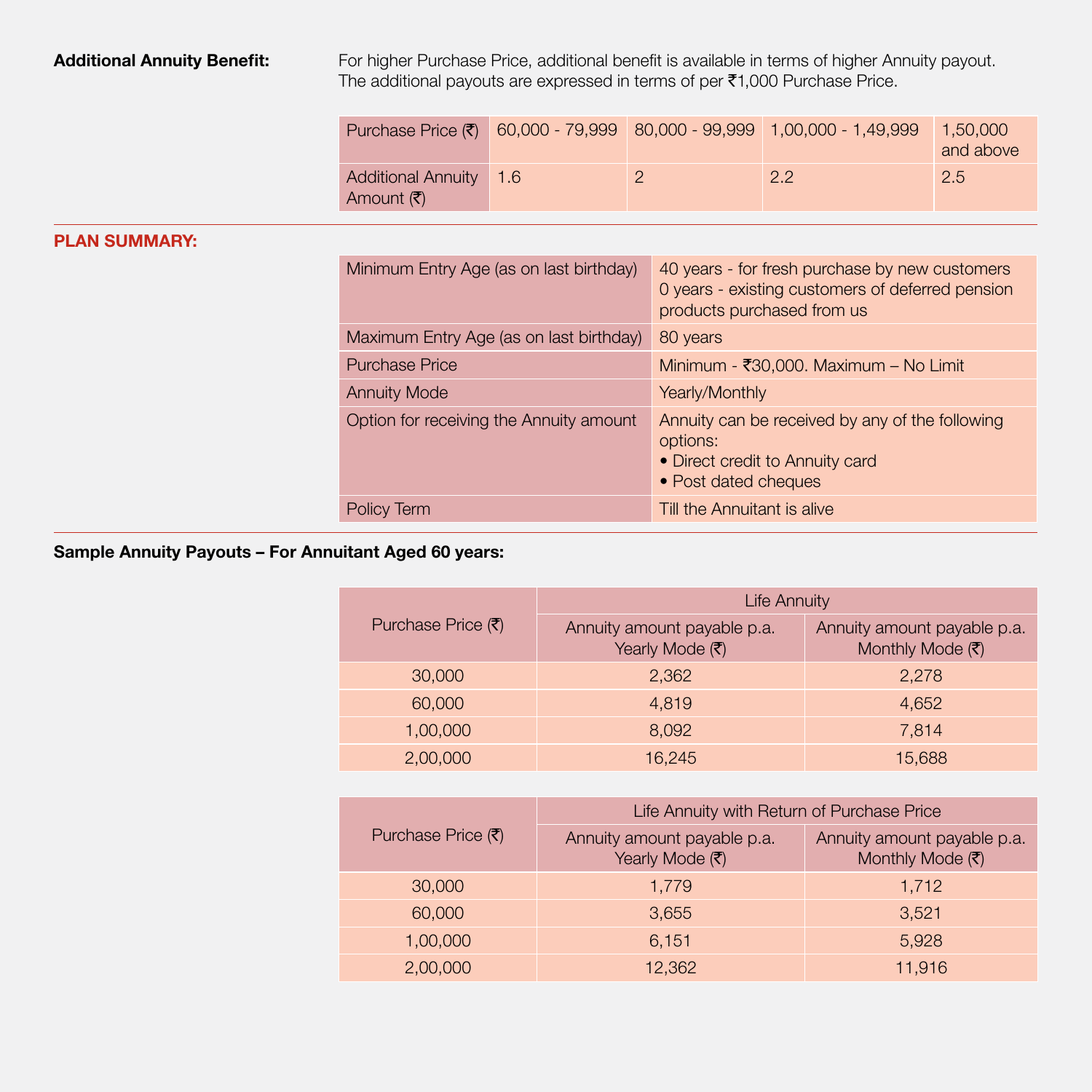| <b>LITTLE PRIVILEGES,</b><br><b>JUST FOR YOU:</b><br><b>Free-Look Period:</b>      | The Policyholder has a period of 15 days (30 days, if the policy is sold through Distance<br>Marketing) from the date of the receipt of the policy document to review the terms and<br>conditions of the policy and where the Policyholder disagrees to any of the terms and<br>conditions, he/she has the option to cancel/withdraw and return the policy stating the reasons<br>for his/her objection. Future Generali will refund the Purchase Price subject to the deduction of<br>the Stamp Duty charges. In case the Annuity is purchased from proceeds of pension policy of<br>any insurer or any other pension scheme, then premium will not be refunded to the Policyholder<br>and the proceeds are payable only to the insurance company from whom the Policyholder has<br>decided to purchase the Annuity.<br>Note: Distance Marketing means insurance solicitation/lead generation by way of telephone<br>calling/short messaging service (SMS)/other electronic modes like e-mail, internet and<br>interactive television (DTH)/direct mail/newspaper and magazine inserts or any other means of<br>communication other than in person. |  |
|------------------------------------------------------------------------------------|------------------------------------------------------------------------------------------------------------------------------------------------------------------------------------------------------------------------------------------------------------------------------------------------------------------------------------------------------------------------------------------------------------------------------------------------------------------------------------------------------------------------------------------------------------------------------------------------------------------------------------------------------------------------------------------------------------------------------------------------------------------------------------------------------------------------------------------------------------------------------------------------------------------------------------------------------------------------------------------------------------------------------------------------------------------------------------------------------------------------------------------------------|--|
| <b>Surrender/Loans:</b>                                                            | The policy cannot be surrendered. Loan facility is not available under this policy.                                                                                                                                                                                                                                                                                                                                                                                                                                                                                                                                                                                                                                                                                                                                                                                                                                                                                                                                                                                                                                                                  |  |
| <b>Nomination:</b>                                                                 | Provided the Policyholder is the life assured, he/she may, at any time during the Policy Term,<br>nominate a person or persons as per Sec. 39 of the Insurance Act, 1938, to receive the policy<br>benefits in the event of his/her death. Nomination is allowed only in case 'Life Annuity with<br>return of Purchase Price' option is opted by the proposer.                                                                                                                                                                                                                                                                                                                                                                                                                                                                                                                                                                                                                                                                                                                                                                                       |  |
| Assignment:                                                                        | Assignment is not allowed under this policy.                                                                                                                                                                                                                                                                                                                                                                                                                                                                                                                                                                                                                                                                                                                                                                                                                                                                                                                                                                                                                                                                                                         |  |
| <b>Prohibition on Rebates:</b><br>Section 41 of the Insurance<br>Act, 1938 states: | 1. No person shall allow or offer to allow, either directly or indirectly, as an inducement to any<br>person to take or renew or continue an insurance in respect of any kind of risk relating to lives<br>or property in India, any rebate of the whole or part of the commission payable or any rebate<br>of the premium shown on the policy, nor shall any person taking out or renewing or continuing<br>a policy accept any rebate, except such rebate as may be allowed in accordance with the<br>published prospectuses or tables of the insurer:                                                                                                                                                                                                                                                                                                                                                                                                                                                                                                                                                                                             |  |
|                                                                                    | Provided that acceptance by an insurance agent of commission in connection with a policy of<br>life insurance taken out by himself on his own life shall not be deemed to be acceptance of a<br>rebate of premium within the meaning of this subsection if at the time of such acceptance the<br>insurance agent satisfies the prescribed conditions establishing that he is a bona fide insurance<br>agent employed by the insurer.                                                                                                                                                                                                                                                                                                                                                                                                                                                                                                                                                                                                                                                                                                                 |  |

2. Any person making default in complying with the provisions of this section shall be liable for a penalty which may extend to ten lakh rupees.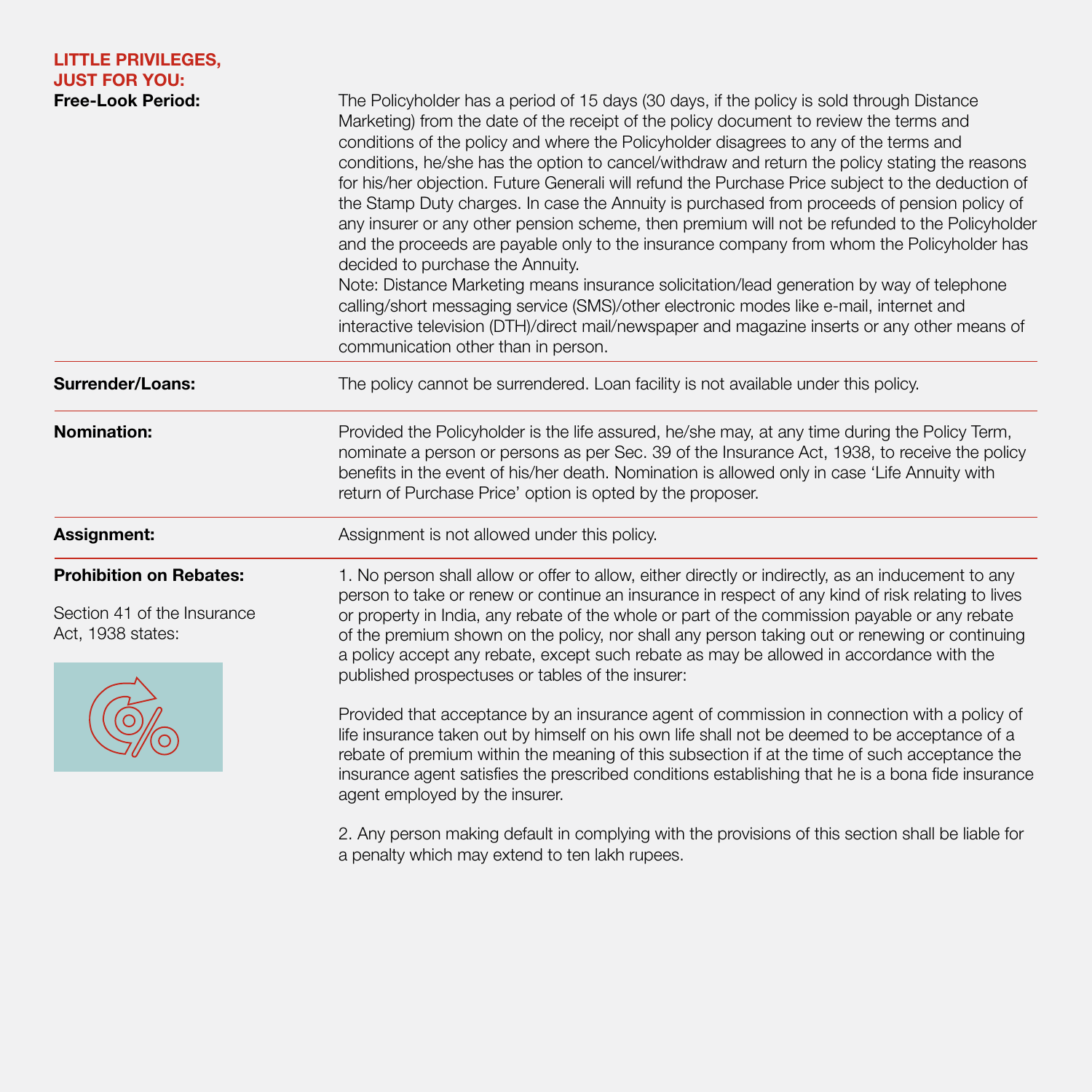Section 45 of the Insurance Act, 1938 states:



WHY CHOOSE US?

Non-disclosure: 1. No Policy of Life Insurance shall be called in question on any ground whatsoever after the expiry of 3 years from the date of the policy i.e. from the date of issuance of the policy or the date of commencement of risk or the date of revival of the policy or the date of the rider to the policy, whichever is later.

> 2. A policy of Life Insurance may be called in question at any time within 3 years from the date of issuance of the policy or the date of commencement of risk or the date of revival of the policy or the date of the rider to the policy, whichever is later, on the ground of fraud.

For further information, section 45 of the Insurance laws (Amendment) Act, 2015 may be referred.

Future Generali is a joint venture between India's leading retailer Future Group, Italy based insurance major Generali and Industrial Investment Trust Ltd. (IITL). The Company was incorporated in 2006 and brings together the unique qualities of the founding Companies local experience and knowledge with global insurance expertise. Future Generali offers an extensive range of life insurance products, and a network that ensures we are close to you, wherever you go.